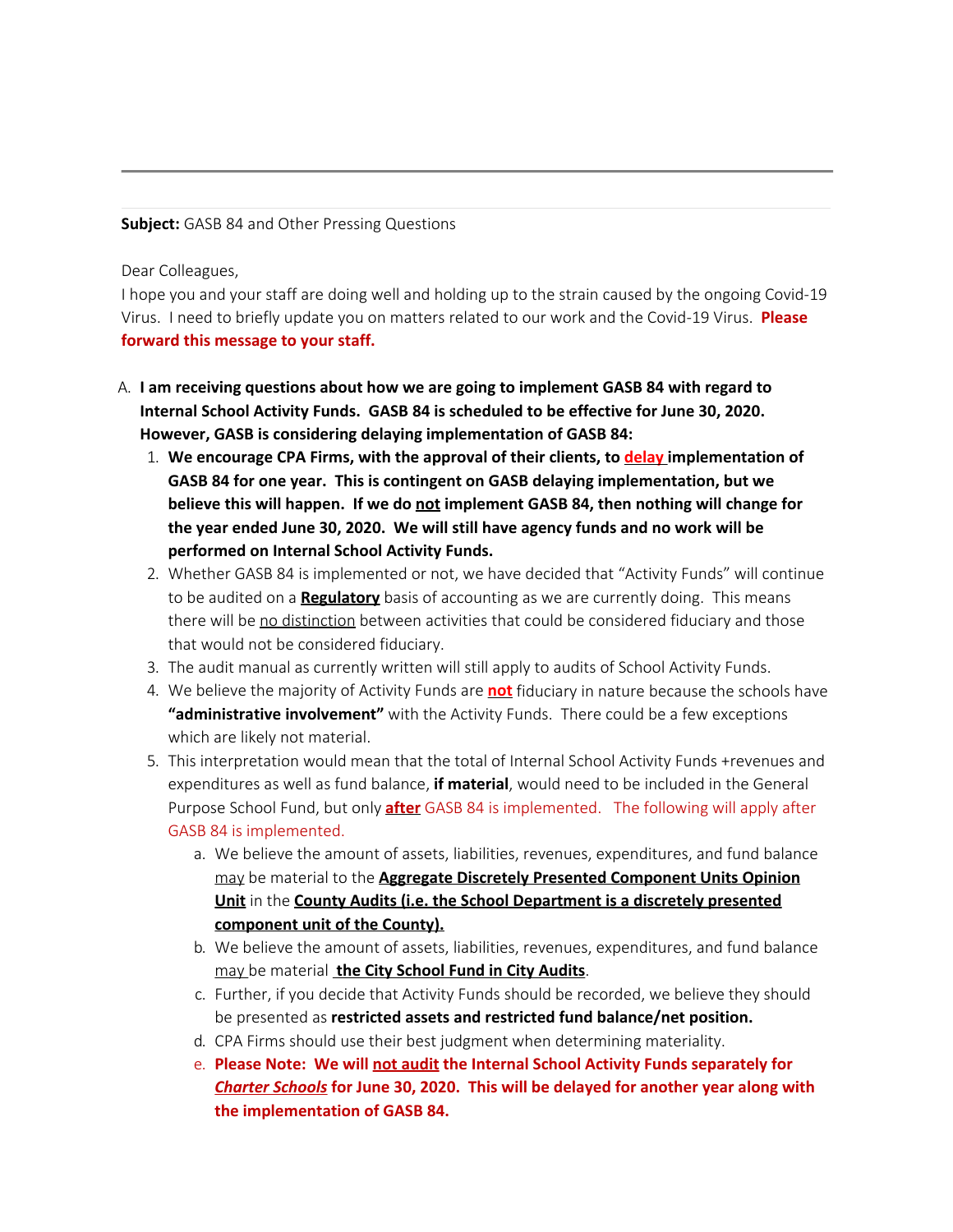That explains our approach to GASB 84 implementation for School Activity Funds. Do **not** implement GASB 84 if possible, and **continue to perform the Internal School Activity Fund audits they are currently doing. No change.**

 **We believe you have enough on your plate this year without having to implement GASB 84.**

- B. **I am also receiving questions about how we are going to audit School Cafeteria Funds because of School closings and lack of information.**
	- 1. CPA Firms will not be able to perform their routine audit procedures for Cafeteria Funds (do meal counts, count inventory, observe meals, etc.) for the year ended June 30, 2020.
	- 2. CPA Firms should contract as usual, and then we will decide how to proceed with the Cafeteria audits.
	- 3. I am attempting to find out from federal sources how to handle these audits. **I will let you know as soon as I have reliable information, possibly by next week.**
	- 4. We will need to decide what type of opinion to give on the School Nutrition Programs at a later date.
	- 5. Schools have received **waivers** for the emergency pick-up or drive-by programs that currently exist. I have attached the waiver received by the Tennessee Department of Education. It may very well be the case, that we obtain a copy of the waiver for the County or City school system and then audit the final reports referenced in the waiver.

## C. **I am also receiving questions about the disposition of Senior Class Funds since the classes have not been able to go on their planned trips.**

The following guidance comes from the Tennessee Internal School Uniform Accounting Policy Manual, page 5-23. The schools should be familiar with the guidance.

- 1. "Unexpended Account Balances Accounts created for a class must be established on the basis of a graduation year so that account balances automatically follow the class until graduation. The graduating class should make provisions for the disposition of unexpended money prior to graduation; as such accounts must be closed at the end of the fiscal year. (For example, the class may choose to use any remaining money to open a savings account, independent of the school's bank accounts, to be used for subsequent class reunions.) Accordingly, if disposition of remaining balances has not been made prior to graduation, the balances will be transferred to the general fund. The graduating class will be considered to have forfeited its vested interest in such money after graduation."
- 2. The above guidance does not prohibit **refunds** to students who paid their **own way** on the trip. **Those students should be issued refund checks**.
- 3. However, given the emergency situation, the Comptroller's office is willing to make exceptions to the above rule under certain strict circumstances - for the funds raised by general fundraising events as follows:
	- a. The government must have declared a state of emergency.
	- b. An emergency policy must be adopted on a temporary basis to address the fact that the students are not getting to go on the trip because of the emergency.
	- c. The temporary emergency policy should specifically address how funds will be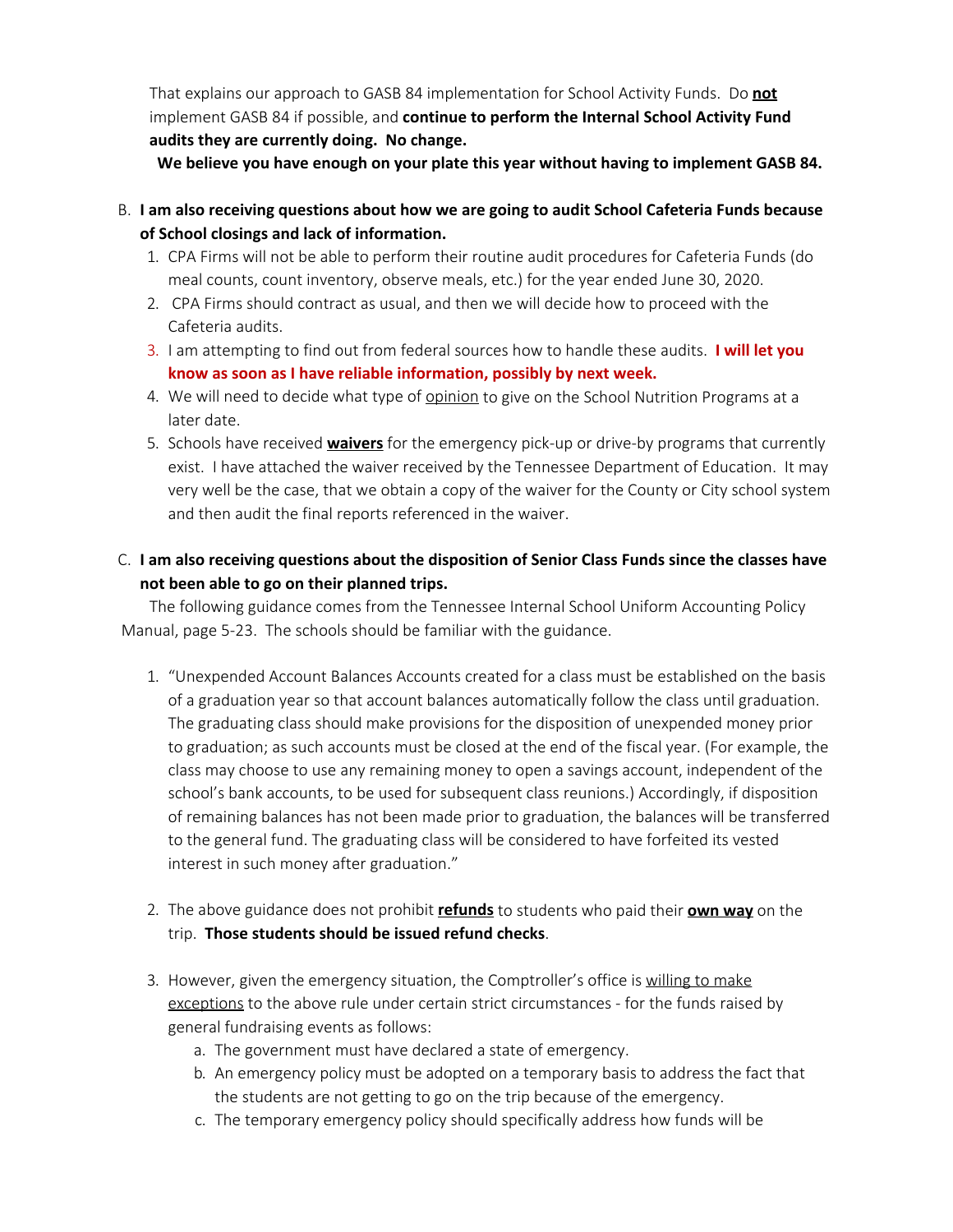disbursed to the Senior Class. However, funds raised by fundraisers cannot be paid out to the "individual" students based on the amount of funds the student raised. Fund raising proceeds must be comingled (pooled) for purposes of disbursement. Fundraising proceeds may be disbursed (under the emergency policy) to class members by any fair nondiscriminatory method. Payments should be made to all students in the class (i.e. other than the students who paid their way and received a refund). For example, \$50,000 was raised by all fundraisers. There are 100 students in the class who raised the funds by fund raising events. Each student would receive a \$500 refund based on a simple division calculation. Any other fair method could be used but the emergency policy must address the method of payment. Additionally, the disbursement to students would not have to include students who had categorically stated they were not going on the trip.

- d. The Director of Schools or School Board could approve the emergency policy once the government has declared an emergency.
- e. As you can see at the end, I tried to give the schools some latitude due to the emergency. Any fair, equitable, and nondiscriminatory method would be acceptable if approved by the Director of Schools or the School Board. Even though I have recited the technically correct method (i.e. fund raising is for the class not for each individual who raised funds), we should not be too rigid when interpreting their decision. It would be great if the Director of Schools or School Board involved the parents in making a final decision, but this is not required.
- f. Most of the schools have wanted to disburse funds to the people who raised the money. Again, although not technically correct, we should not be too rigid when interpreting their decisions.

## D. **Extension of Time to Submit Single Audits.**

- 1. Due to the Covid-19 virus, OMB has decided that federal grant recipients can receive a 6 month extension of time to file Single Audit Reports.
- 2. Unless there are **extreme circumstances**, the Division does not intend to utilize or allow any extension of time to file the Single Audit Report. Extreme circumstances will be considered on a case by case basis.
- E. **Finally, I realize that your income tax preparation season has turned into a seven month (or nine, or longer) event. Please make every effort to manage your audit contracts in as normal fashion as possible. Please contact us if you are having difficulties obtaining information because of office or department closings. Your efforts will be very much appreciated by the Division and me personally.**

## Respectfully, Jerry

*Jerry E. Durham, CPA, CGFM, CFE Assistant Director Comptroller of the Treasury Division of Local Government Audit Cordell Hull Builiding*